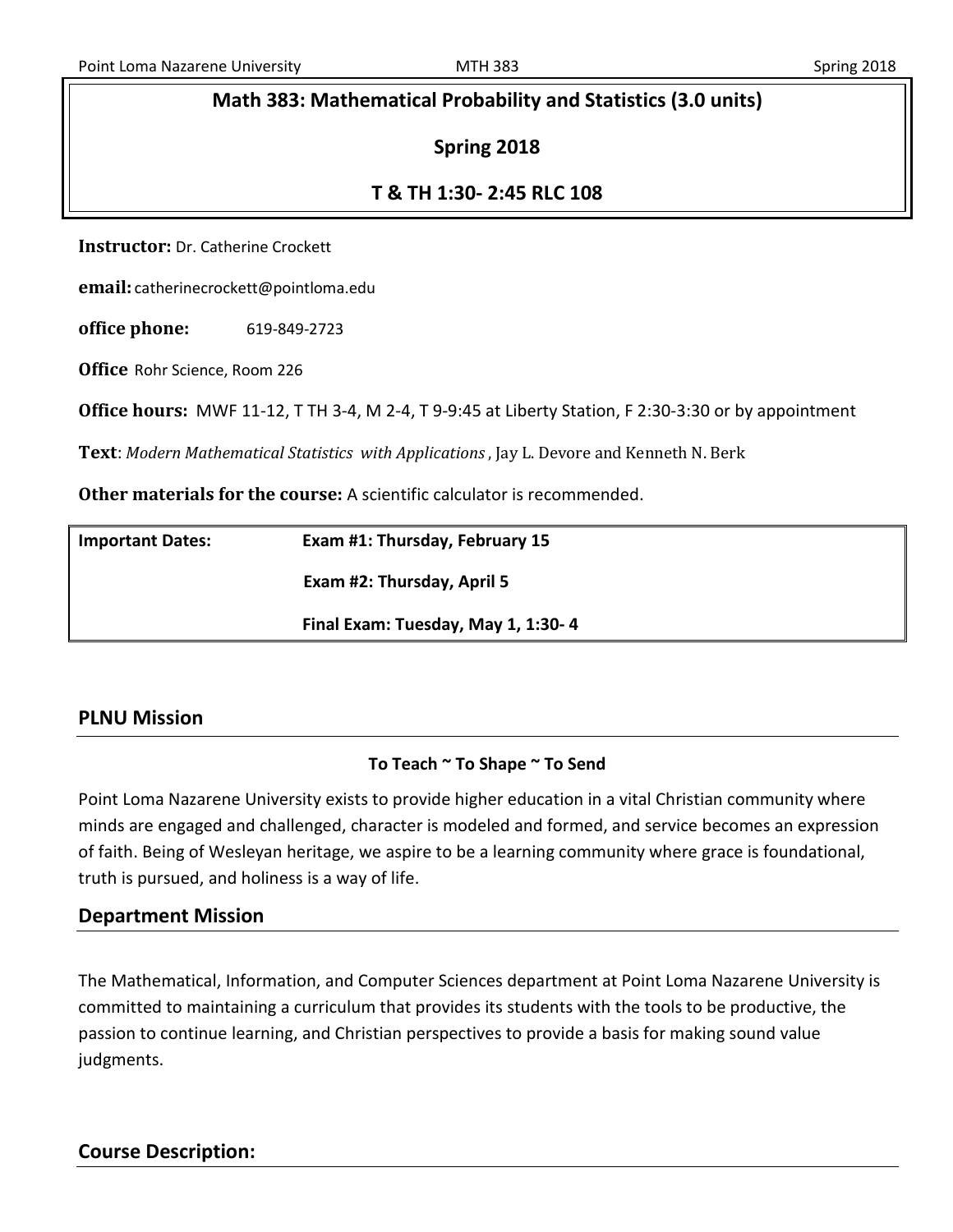#### Point Loma Nazarene University **MTH 383** Spring 2018

A first course in probability and statistics for students with sophisticated mathematics exposure. Topics include axioms of probability, random variables, discrete and continuous distributions, mathematical expectation, limit theorems, least square estimates of parameter, linear regression, experimental design, hypothesis testing, and confidence of intervals, testing of models, data analysis and appropriateness of models. Topics are supported by the use of statistical software.

**Prerequisite: Mathematics 274**

#### **Learning Outcomes:**

Students will be able to apply their mathematical knowledge to solve problems.

Students will be able to use technology to solve problems.

Students will collaborate effectively in teams.

Students will be able to understand and create arguments supported by quantitative evidence, and they can clearly communicate those arguments in a variety of formats.

#### **Assessment and Grading:**

Grades for the course will be based on the following (percentage of the course grade):

Homework (25%),

Labs (10%)

Exams (15% each for a total of 30%)

Final exam (35%)

**Grading Scale:** Approximate minimal percentages required to obtain a given grade are:

|             | [87.5,90]    | [77.5, 80]   | [67.5, 70]   | [0,60) |
|-------------|--------------|--------------|--------------|--------|
| [92.5, 100] | [82.5, 87.5] | [72.5, 77.5] | [62.5, 67.5] |        |
| [90, 92.5]  | [80, 82.5]   | [70, 72.5]   | [60, 62.5]   |        |

Grades in percentages

\*You will be able to view your grades in CANVAS.

| Homework (25%): Homework will be assigned every class meeting. All homework assigned in a week will be due at   |
|-----------------------------------------------------------------------------------------------------------------|
| the start of class the next Thursday. No late homework will be accepted except by prior arrangement or with a   |
| documented emergency. The object of the homework is to learn how to do the problems so I expect to see          |
| calculations on your homework using the terminology and methods of the class and not just an answer. Homework   |
| will be scored on a combination of completeness (with work shown) and correctness. A random selection (the same |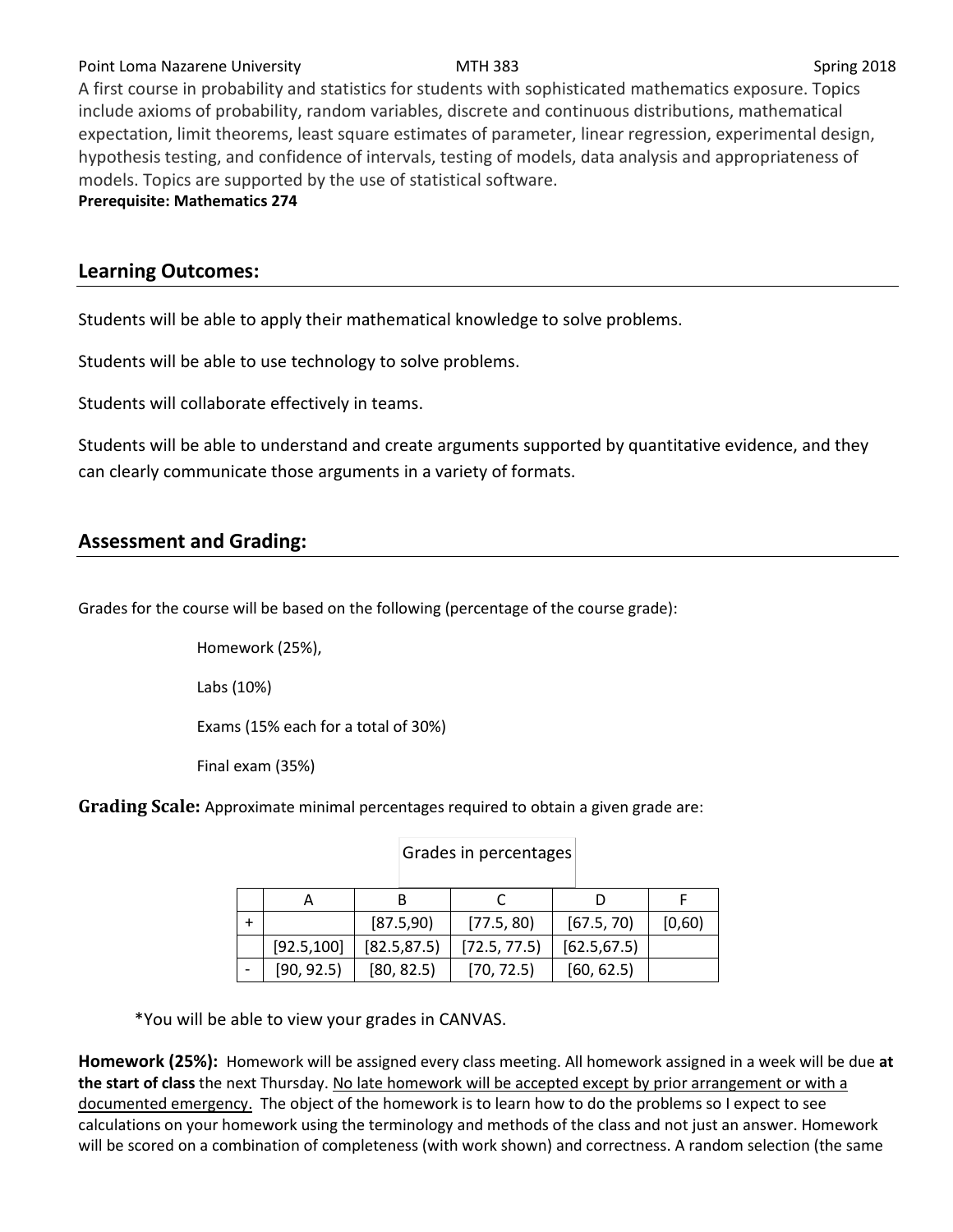Point Loma Nazarene University **MTH 383** Spring 2018

for all people) of the problems will be graded on any homework assignment. The two lowest homework scores will be dropped.

**Groups:** There is almost a century of research showing that academic achievement, productivity, and self- esteem improve dramatically when students work together in groups. This method emphasizes teamwork, cooperation and support by others, rather than isolation and competition in learning.

You will be randomly assigned to a group on a four to eight-week basis. Certain homework problems will be assigned to each group. If selected, your group will present their assigned problems to the class. Absence or obvious lack of participation will lower your semester homework grade by up to 10% per week.

**Labs (10%):** Labs will be assigned during the week and it will be collected the following week. A lab is late if it is not received by the due date. No late labs will be accepted.

**Exams (15% each):** There are two exams for this course. If you do not take an exam you will receive a zero for it. A late exam may be taken only by prior arrangement with me or a well documented emergency beyond your control. The examination schedule is included in the daily schedule. I do not intend to accept excuses such as poor communication with parents, benefactors, sport team sponsors and/or travel agents.

**Final Exam (35%)**: The final exam date and time is set by the university at the beginning of the semester and may not be changed by the instructor.

**Side Note:** Turn off any cell phone, pager or things that make noise while you are in class. Also, do not text or work on other classes while in class -to do so is disrespectful to your classmates and me. You may be asked to leave the class for such behavior, resulting in an absence.

#### **General Advice:**

You learn mathematics by doing it yourself. You should expect to spend approximately two hours outside of class for every one hour in class working on homework and going over concepts. When doing homework, please note it is normal to not be able to do every problem correct on the first attempt. Do not be discouraged, instead seek help.

## **University Policies:**

#### **FINAL EXAMINATION POLICY**

The final exam date and time is set by the university at the beginning of the semester and may not be changed by the instructor. This schedule can be found on the university website and in the course calendar. No requests for early examinations will be approved. Only in the case that a student is required to take three exams during the same day of finals week, is an instructor authorized to consider changing the exam date and time for that particular student.

#### **PLNU COPYRIGHT POLICY**

Point Loma Nazarene University, as a non-profit educational institution, is entitled by law to use materials protected by the US Copyright Act for classroom education. Any use of those materials outside the class may violate the law.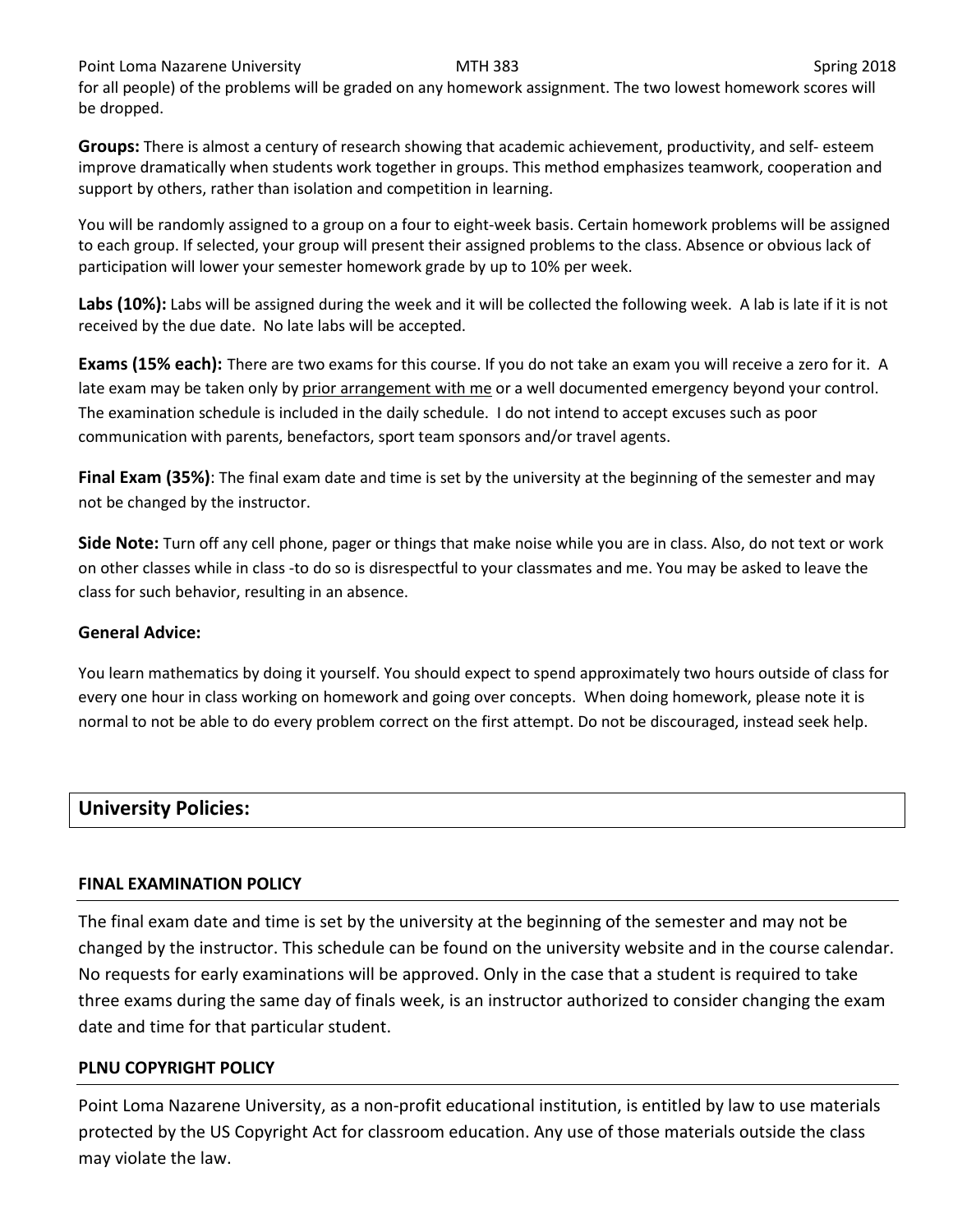#### **PLNU ACADEMIC HONESTY POLICY**

Students should demonstrate academic honesty by doing original work and by giving appropriate credit to the ideas of others. Academic dishonesty is the act of presenting information, ideas, and/or concepts as one's own when in reality they are the results of another person's creativity and effort. A faculty member who believes a situation involving academic dishonesty has been detected may assign a failing grade for that assignment or examination, or, depending on the seriousness of the offense, for the course. Faculty should follow and students may appeal using the procedure in the university Catalog. Se[e Academic Policies](http://catalog.pointloma.edu/content.php?catoid=18&navoid=1278) for definitions of kinds of academic dishonesty and for further policy information.

#### **PLNU ACADEMIC ACCOMMODATIONS POLICY**

If you have a diagnosed disability, please contact PLNU's Disability Resource Center (DRC) within the first two weeks of class to demonstrate need and to register for accommodation by phone at 619-849-2486 or by e-mail at **DRC@pointloma.edu.** See [Disability Resource Center](http://www.pointloma.edu/experience/offices/administrative-offices/academic-advising-office/disability-resource-center) for additional information. Students with learning disabilities who may need accommodations should discuss options with the instructor during the first two weeks of class.

#### **PLNU ATTENDANCE AND PARTICIPATION POLICY**

Attendance is expected at each class session. In the event of an absence you are responsible for the material covered in class and the assignments given that day.

Regular and punctual attendance at all classes is considered essential to optimum academic achievement. If the student is absent from more than 10 percent of class meetings, the faculty member can file a written report which may result in de-enrollment. If the absences exceed 20 percent, the student may be deenrolled without notice until the university drop date or, after that date, receive the appropriate grade for their work and participation.

See [http://catalog.pointloma.edu/content.php?catoid=24&navoid=1581#Class\\_Attendance](http://catalog.pointloma.edu/content.php?catoid=24&navoid=1581#Class_Attendance) in the Undergraduate Academic Catalog.

## **Class Enrollment:**

It is the student's responsibility to maintain his/her class schedule. Should the need arise to drop this course (personal emergencies, poor performance, etc.), the student has the responsibility to follow through (provided the drop date meets the stated calendar deadline established by the university), not the instructor. Simply ceasing to attend this course or failing to follow through to arrange for a change of registration (drop/add) may easily result in a grade of F on the official transcript.

## **Credit Hour:**

In the interest of providing sufficient time to accomplish the stated course learning outcomes, this class meets the PLNU credit hour policy for a 3 unit class delivered over 15 weeks. Specific details about how the class meets the credit hour requirements can be provided upon request.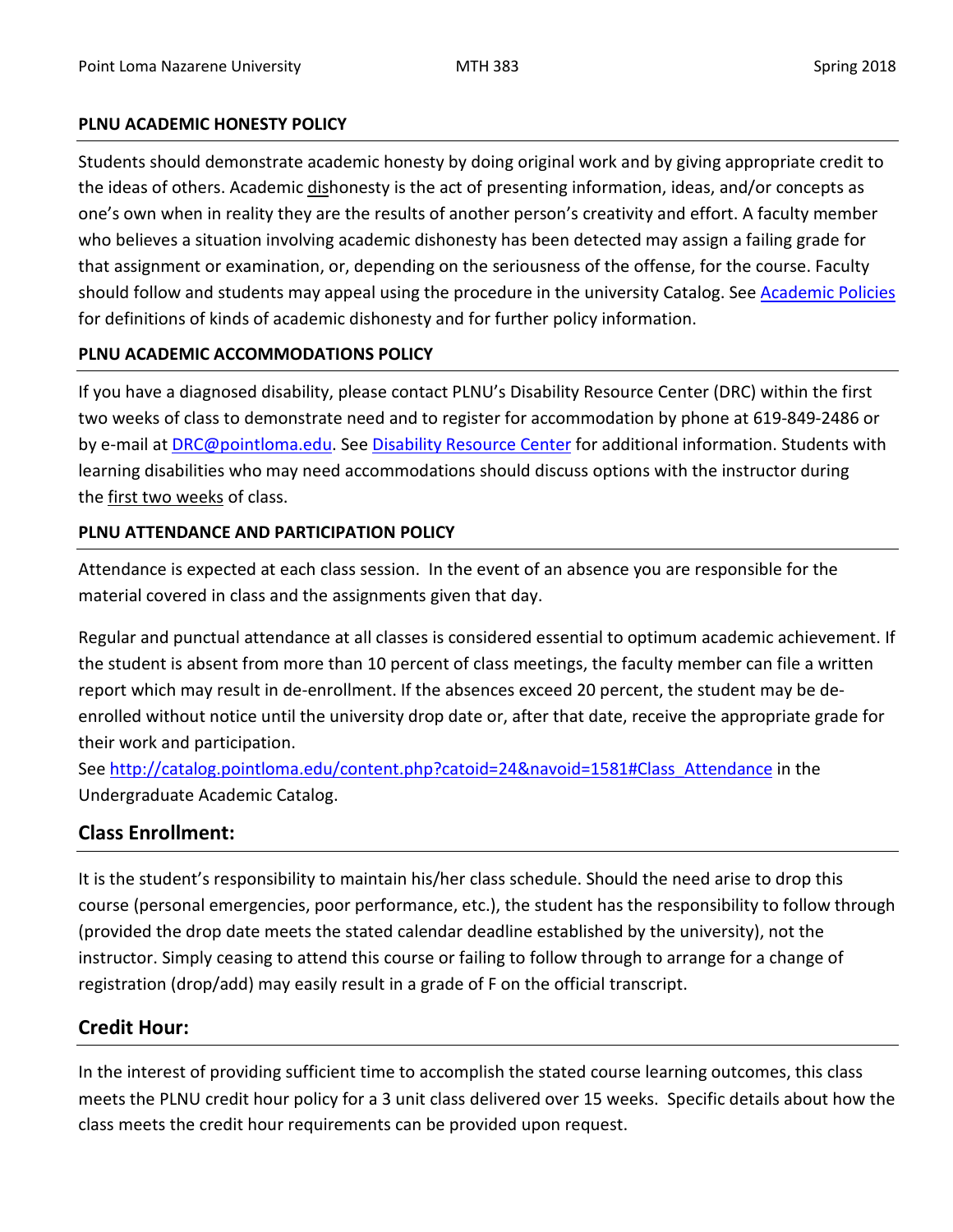# **Course Schedule:**

Please note this schedule is tentative. Any changes will be announced.

| Week                    | Tuesday                                                                                                                                      | Thursday                                                                                                                                    |  |  |  |
|-------------------------|----------------------------------------------------------------------------------------------------------------------------------------------|---------------------------------------------------------------------------------------------------------------------------------------------|--|--|--|
| 1<br>$1/8 -$<br>1/12    | 1/9<br>No class                                                                                                                              | 1/11<br>Introduction<br>1.1: Populations and Samples<br>1.2: Pictorial & Tabular Methods in Descriptive Statistics                          |  |  |  |
| 2                       | 1/16                                                                                                                                         | 1/18                                                                                                                                        |  |  |  |
| $1/15 -$                | 1.3: Measures of Location                                                                                                                    | 2.1: Sample spaces and events                                                                                                               |  |  |  |
| 1/19                    | 1.4: Measures of Variability                                                                                                                 | 2.2: Axioms, Interpretations and properties of probability                                                                                  |  |  |  |
| 3                       | 1/23                                                                                                                                         | 1/25                                                                                                                                        |  |  |  |
| $1/22 -$                | 2.3: Counting Techniques                                                                                                                     | 2.5: Independence                                                                                                                           |  |  |  |
| 1/26                    | 2.4: Conditional Probability                                                                                                                 | 3.1: Random Variables                                                                                                                       |  |  |  |
| 4                       | 1/30                                                                                                                                         | 2/1                                                                                                                                         |  |  |  |
| $1/29 -$                | 3.2: Probability Distributions for Discrete Random Variables                                                                                 | 3.4: Moments and Moment Generating Functions                                                                                                |  |  |  |
| 2/2                     | 3.3: Expected Values of Discrete Random Variables                                                                                            | 3.5: The Binomial Probability Distribution                                                                                                  |  |  |  |
| 5<br>$2/5 - 2/9$        | $\overline{2/6}$<br>3.6: Hypergeometric and Negative Binomial Distributions<br>3.7: The Poisson Probability Distribution                     | 2/8<br>4.1: Probability Density Functions and Cumulative Distribution<br>Functions<br>4.2: Expected Values and Moment generating Functions. |  |  |  |
| 6<br>$2/12 -$<br>2/16   | 2/13<br>4.1: Probability Density Functions and Cumulative Distribution<br>Functions<br>4.2: Expected Values and Moment generating Functions. | 2/15<br>4.3: Normal Distribution<br>4.4: The Gamma Distribution and Its Relatives<br>Exam #1<br>(Chapters 1, 2 & 3)                         |  |  |  |
| $\overline{7}$          | 2/20                                                                                                                                         | 2/22                                                                                                                                        |  |  |  |
| $2/19 -$                | 4.5: Other Continuous Distributions                                                                                                          | 4.7: Transformations of a Random Variable                                                                                                   |  |  |  |
| 2/23                    | 4.6: Probability Plots                                                                                                                       | 5.1: Jointly Distributed Random Variables                                                                                                   |  |  |  |
| 8                       | 2/27                                                                                                                                         | 3/1                                                                                                                                         |  |  |  |
| $2/26 -$                | 5.2: Expected Values, Covariance, and Correlation                                                                                            | 5.4: Transformations of Random Variables                                                                                                    |  |  |  |
| 3/2                     | 5.3: Conditional Distributions                                                                                                               | 6.1: Statistics and Their Distributions                                                                                                     |  |  |  |
| Spring Break 3/5 to 3/9 |                                                                                                                                              |                                                                                                                                             |  |  |  |
| 9<br>$3/12 -$<br>3/16   | 3/13<br>6.2: The Distribution of the Sample Mean<br>6.3: The Mean, Variances and MGF for Several Variables                                   | 3/15<br>6.4: Distributions Based on a Normal Random Samples                                                                                 |  |  |  |
| 10                      | 3/20                                                                                                                                         | 3/22                                                                                                                                        |  |  |  |
| $3/19 -$                | 7.1: General Concepts and Criteria                                                                                                           | 8.1: Basic Properties of Confidence Intervals                                                                                               |  |  |  |
| 3/23                    | 7.2: Methods of Point Estimation                                                                                                             | 8.2: Large-Sample Confidence Intervals for a Population Mean and                                                                            |  |  |  |